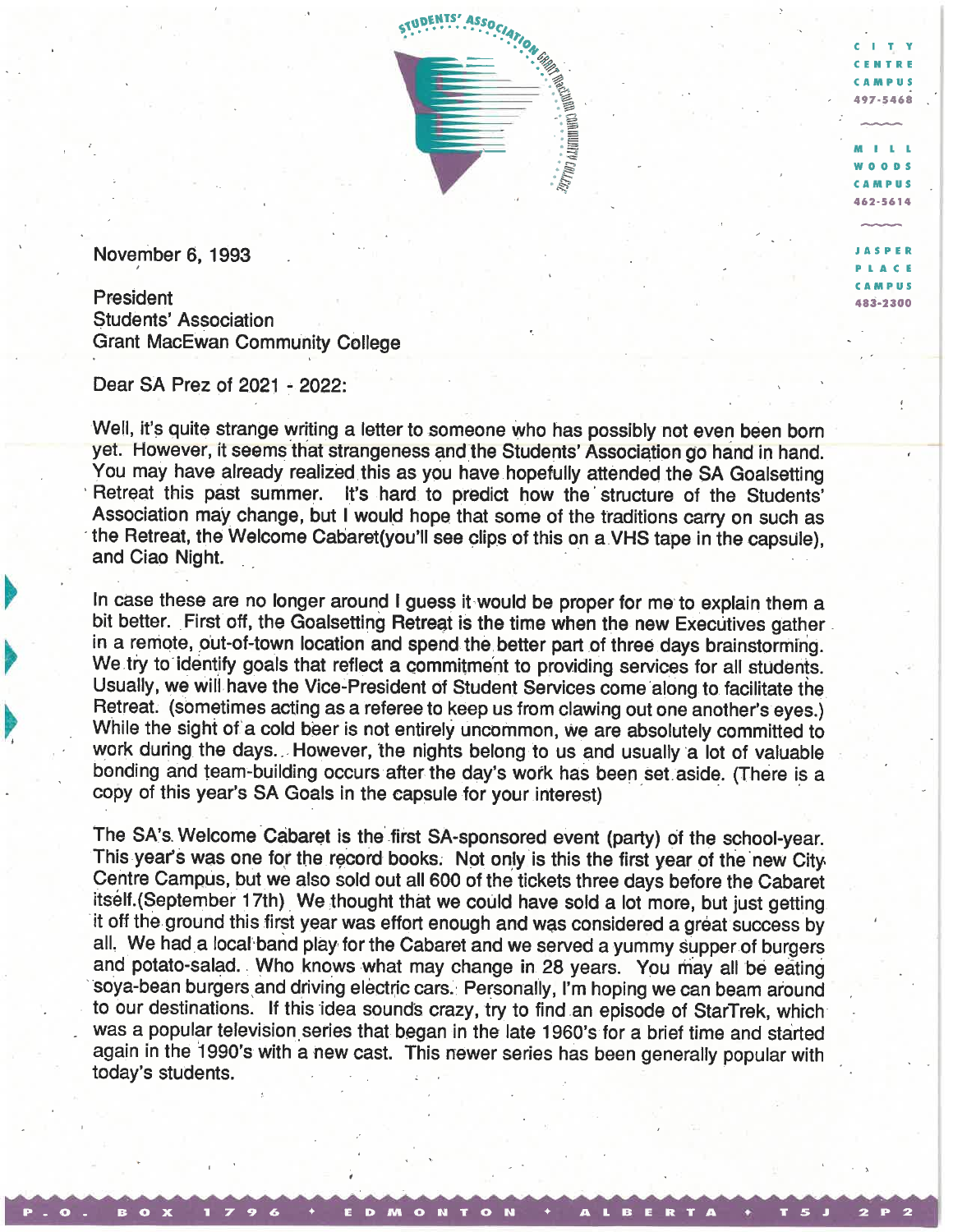Anyways, back to business. We also hold Ciao Night (pronounced chow for all you non-Italians) at the end of the school-year. This is when the newly-elected Student Executives get a chance to mingle with their predecessors and allows the College Administration and Faculty a chance to meet the new Execs. We typically gorge ourselves with food and engage in intensely competitive games. (like the television game shows of this era.) This is a good time to judge the character of the people you'll have to work with, through the year. If they tend to cheat I have just one word of advice - try to get them on your team! Ha! Ha!

STUDENTS ASSOCIATE

**N**<br>ERRED

 $\frac{1}{2}$  :  $\frac{1}{2}$  :  $\frac{1}{2}$  :  $\frac{1}{2}$  :  $\frac{1}{2}$  :  $\frac{1}{2}$  :  $\frac{1}{2}$  :  $\frac{1}{2}$  :  $\frac{1}{2}$  :  $\frac{1}{2}$  :  $\frac{1}{2}$  :  $\frac{1}{2}$  :  $\frac{1}{2}$  :  $\frac{1}{2}$  :  $\frac{1}{2}$  :  $\frac{1}{2}$  :  $\frac{1}{2}$  :  $\frac{1}{2}$  :  $\frac{1$ 

T<sub>N</sub> CENTRE CAMPUS 497-5468

WOODS CAMPUS 462-5614

IAS P E R P IA C E CAMPUS 483-2300

Some of the issues we are dealing with currently are as follows:

-\*

**BOX 1796** 

1) Student Housing - At this point we have no student housing at Grant MacEwan. Our College has submitted a proposal to the Ministry of Advanced Education for Alberta that included a letter of support from me, on behalf of the Students' Association. Although it's too late to have housing in place for the Fall of 1994, 1 won't stop hassling the Minister's Office while there is still the hope of housing coming to us by the. Fall of 1995.

2) No-Smoking Policy - At our City Centre Campus (CCC) there is absolutely no smoking indoors except for the pub. (Recently named "Towers on Fourth") At our Jasper Place and Millwoods Campuses there is still smoking, but only in separate smoking rooms and who knows how long they'll last?

3) Environmental Issues - In the attempt to be more environmentally friendly, the Students' Association participates in a paper recycling program, attempts to double-side all photocopies and has lobbied the food Services people (Versa Foods) to use real cutlery and dishes as opposed to plastic and styrbfoam, throw-away utensils, cups, plat'es, etc.

4) ACTISEC - We are members of the Alberta College and Technical Institute Student Executive Council, which is a provincial student organization that has 12 member institutions, representing approximately 55, 000 students across the province. We have had some success in working with Advanced Education and are currently discussing the issues of student loan repayment, accessibility to post-secondary education, and the seamless transfer of course credits from any institution in Alberta. We hope that one day there will be little duplication in courses and that the post-secondary system as a whole will be run in a much more efficient manner.

Describing all that happens here would take a much longer letter that I'm prepared to write, but I will tell you a bit about myself and how I see the campus now in its first year

ED MONTON + ALBERTA + TSJ 2 P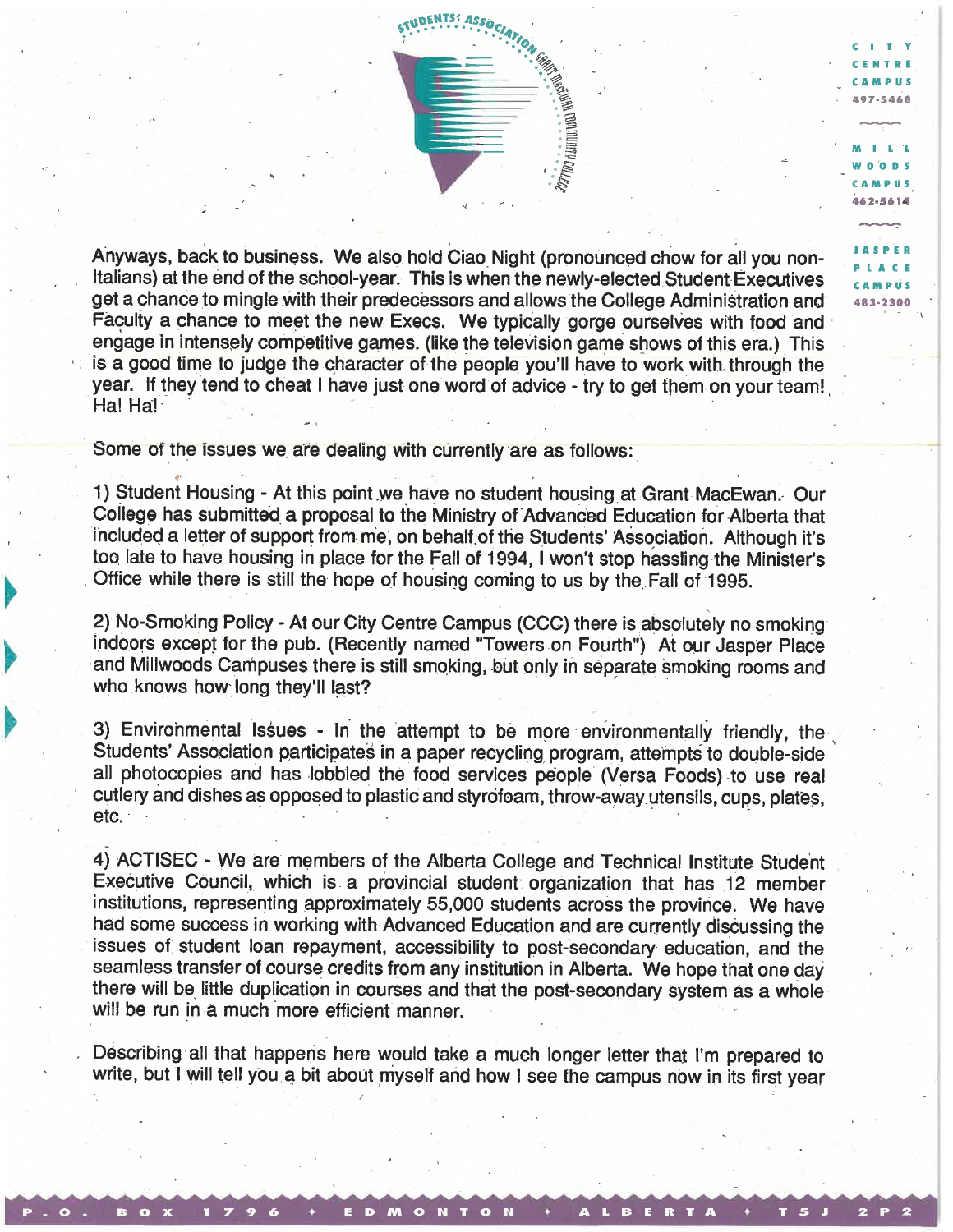

C<sub>IT</sub> C EN T R E CAMPUS 497-54A8

 $\begin{array}{c}\n\bullet \\
\bullet \\
\bullet \\
\bullet \\
\bullet \\
\bullet\n\end{array}$ WOODS CAMPUS 462-5614

JASPER Pl A C E CAMPUS 483-2300

## of operation.

lama second year student in the Law Enforcment program and I hope to, be a police officer some day. That is if I can convince my girlfriend that it is not too dangerous a profession. While school is a big part of my life (I want to be student of the year), I also wanted to have a little fun during the year. What better way to have fun and meet the student body than be a bartender at the school's new pub? Bartending has allowed me the opportunity to talk to the students on an informal basis and gives me an interesting perspective on School life. It's amazing what a person will tell you over a beer.

While policing is the field of my choice, I am also interested in maybe doing a little private investigation work before-hand, just to get a feel for things and to allow myself a little time to get in better shape. You may find that the time required to represent your student body leaves you no time to do a lot of the things you used to do. However, I was prepared for this trade-off and I don't resent this fact at all. There is so much that you do get to do as student President that you would miss it if you weren't involved. That's the way I see it. The places I've travelled (San Francisco coming up on November 19th!), the people I've met-there's no replacement for the experiences I've gained this year, just as you will 28 years from now.

I may also get into politics after some time out in the work-force. I always tell people that I want to be Prime Minister, but that isn't necessarily true. I actually had the pleasure to welcome Canada's first female Prime Minister, Kirn Campbell, on the 30th of August this year. Although she just recently suffered a huge defeat in the federal election held on October 25th, I felt it was an important moment' for this College to have her here, regardless of her party's success. ( or lack of success)

e

This College carries a lot of pride to the public, especially with this new campus in place. We tell everyone how 95% of our grads find employment within 6 months of graduation, we tell everyone how this campus was built 6.5 million dollars under budget and 6 months ahead of schedule. What is sometimes hard to communicate to the outside world is the feeling of belonging that I believe a majority of this College possesses. This does not seem to exclude anyone. While you can read about our successes to date in the material provided in the capsule I wanted to ensure that this message was not lost in the shuffle. Our instructors, staff, students, facilities people, administrators - everyone - have a bond that is unique in this time. We truly are a Community College in more than one sense. We are made up of a community who surrounds us and we are responsive to programming for the needs of the workforce and business communities. Still, we haven't lost sight of our own community within. Although there are times when seeing eye to eye

P . O . B O X 1 7 9 6 + E D M O N T O N + A L B E R T A + T 5 J 2 P 2